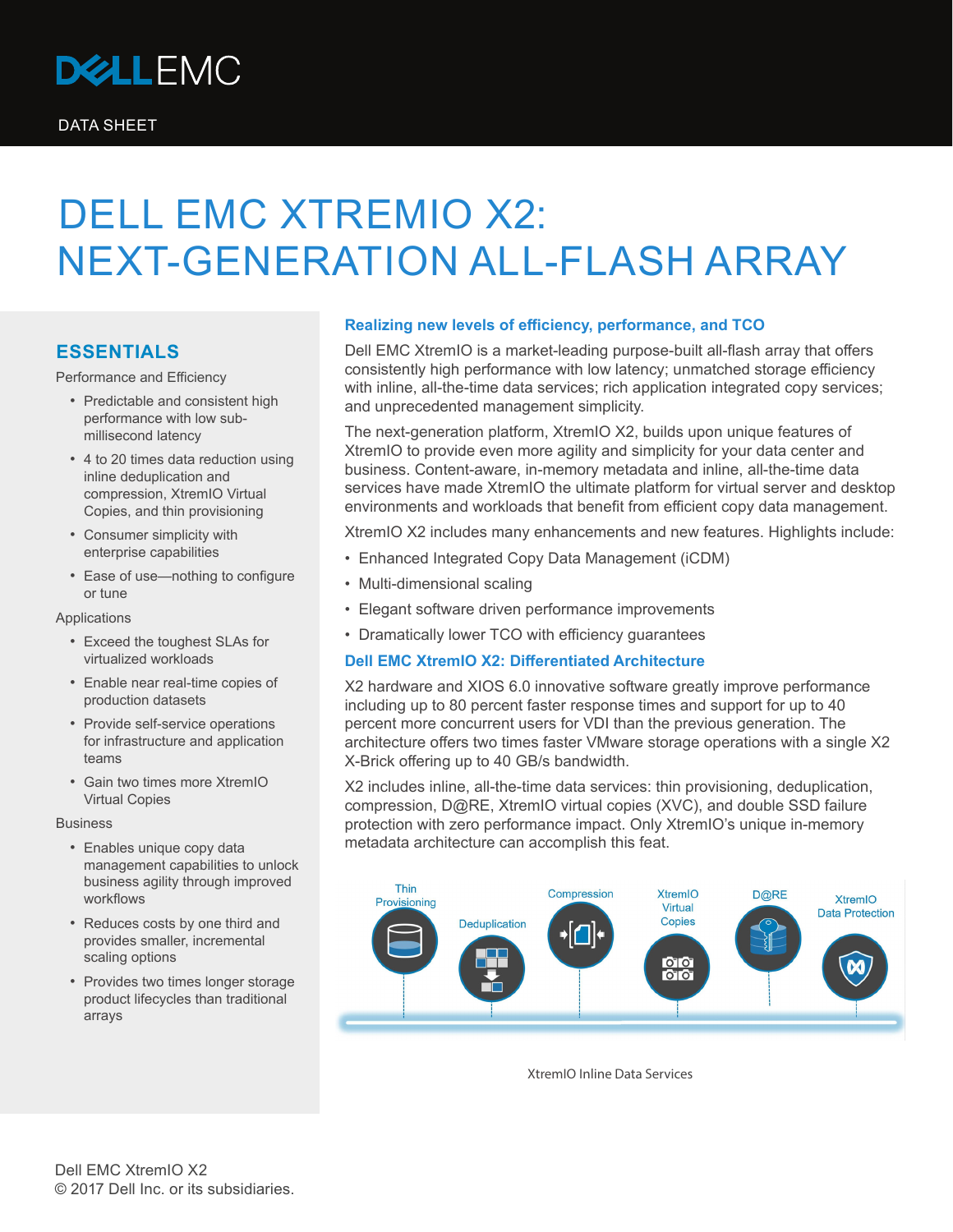# **ESSENTIALS**

Multi-Dimensional Scale

- Up to 8 X-Bricks per cluster
- Consistent, predictable submillisecond latency
- Non-disruptive, granular scaling

In-Memory, All-the-Time Data Services

- Automatic thin provisioning
- Global in-line deduplication and compression
- Flash-optimized XtremIO data protection
- Data-at-rest encryption
- Agile, space-efficient data copies via XVC

Integrated Copy Data Management

- Leverages XVC and consistent, predictable performance with data services
- Creates operational efficiency and agility for Dev/Test, analytics, and data protection workloads
- Integrates with business applications to create automated storage management workflows
- Enables self-service models for DBAs and application owners

Volumes are always thin-provisioned. XtremIO's in-memory deduplication is global—across the entire XtremIO cluster irrespective of the number of X-Bricks in a cluster. This means that XtremIO only writes unique data—data that the entire cluster didn't see in its I/O history—to the SSDs. This inline deduplication not only saves significant capacity but can also improve performance. Inline compression also adds to XtremIO's data reduction efficiencies.

XtremIO Virtual Copies helps provision and deploy space-efficient, instant virtual data copies without impacting system performance. Compared to legacy arrays, X2 enables average savings of 4 to 20 times of the amount of physical capacity needed thanks to all of these data reduction methods.

XtremIO has developed a flash-based data protection algorithm that offers better than RAID 1 performance with better than RAID 5 capacity savings and protection comparable to RAID 6. It provides dual parity with as little as 10 percent capacity overhead. In addition, all of the inline, always-on data services are included with the platform at no additional charge.

X2 provides consistent performance for all block sizes and all read/write mixes throughout the lifecycle of the array. And iCDM capabilities enable you to create, refresh, and restore thousands of production copies, and run workloads on them, without performance impact or any storage overhead—accelerating business agility.

## **Integrated Copy Data Management**

XtremIO pioneered the concept of iCDM—the ability to consolidate both primary data and its associated copies on a scalable all-flash array for unprecedented agility and efficiency. iCDM offers application integration, orchestration, and self-service for all copies. With XVC, you can provision copies that are immediately usable by the application, enabling fast deployments and ensuring those deployed copies are fully functional.

X2 now delivers up to two times as many XVC per cluster. This enables you to take XVC more frequently and retain them for longer periods of time than the previous generation. This is important for organizations that are using iCDM for data protection because it will allow them to set even shorter RPOs and retain more restoration point-in-times.



XtremIO Integrated Data Copy Management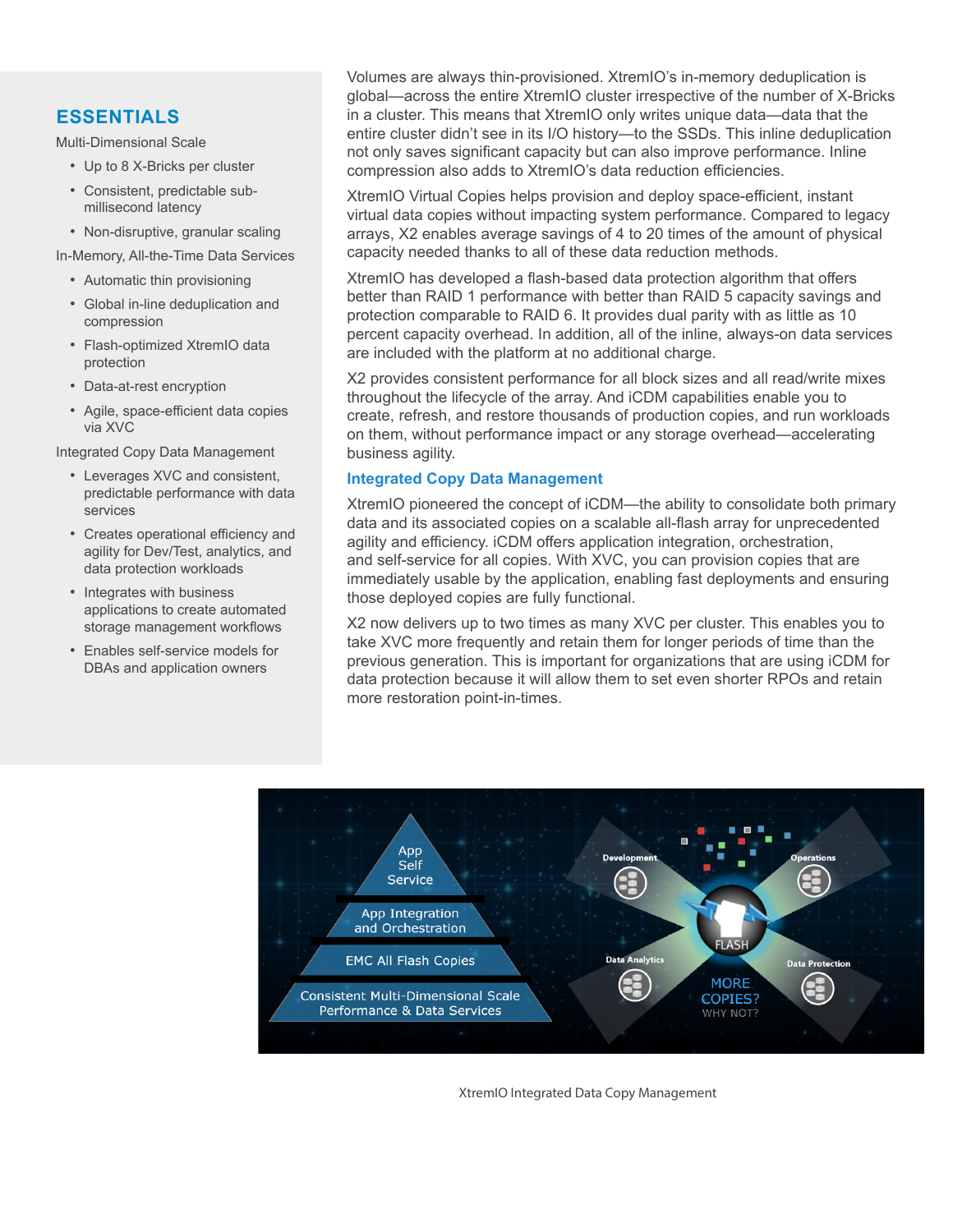XtremIO exposes its agile and efficient copy services to application teams via Dell EMC AppSync software. AppSync provides application integration and orchestration services for XVC. It simplifies and automates the process of creating and consuming XVC for iCDM use cases. AppSync also provides local and remote recovery using XVC and replication technologies. Its deep application integration enables application owners or DBAs to satisfy copy demand for operational recovery and data repurposing. An AppSync iCDM Starter Bundle is included with every XtremIO purchase.

Organizations have received tremendous value from XtremIO iCDM and are aggressively using space efficient and high performance XtremIO Virtual Copies to empower their internal stakeholders such as application development and analytics teams. Today more than 55 percent of XVC in the existing XtremIO customer base are writable copies and used for active repurposing, not just static, data protection copies.

#### **Multi-Dimensional Scalability with Lower TCO**

The hardware building block for XtremIO is X-Brick. Each X-Brick in fact consists of two active-active controller nodes, with no single point of failure, packaged together. The X-Bricks are built entirely on enterprise-grade hardware components. The new multi-dimensional scalability of X2 enables you to scale up by adding as few as six SSDs at a time to a single X2 X-Brick. You can also scale out with additional X-Bricks in any increments—odd or even—and with partially populated X-Bricks.

XtremIO X2 has the ability to scale out while also allowing customers to scale up the capacity for their workloads.



X-bricks can be scaled to meet your workload capacity

X2 is enhanced with newer Intel CPUs and expanded memory to optimize performance and enable consistent sub-millisecond latency. XtremIO X2 X-Bricks are available in two types: X2-S and X2-R. X2-S is available for use cases such as virtual desktops which have lower capacity requirements with high IO density. X2-R is available for the majority of use cases from virtual servers to database workloads.

| <b>Configuration</b> | <b>X-Brick Minimum</b><br>Raw | <b>X-Brick Maximum</b><br>Raw |
|----------------------|-------------------------------|-------------------------------|
| $X2-S$               | $7.2$ TB                      | 28.8 TB                       |
| $X2-R$               | 34.5 TB                       | 138.2 TB                      |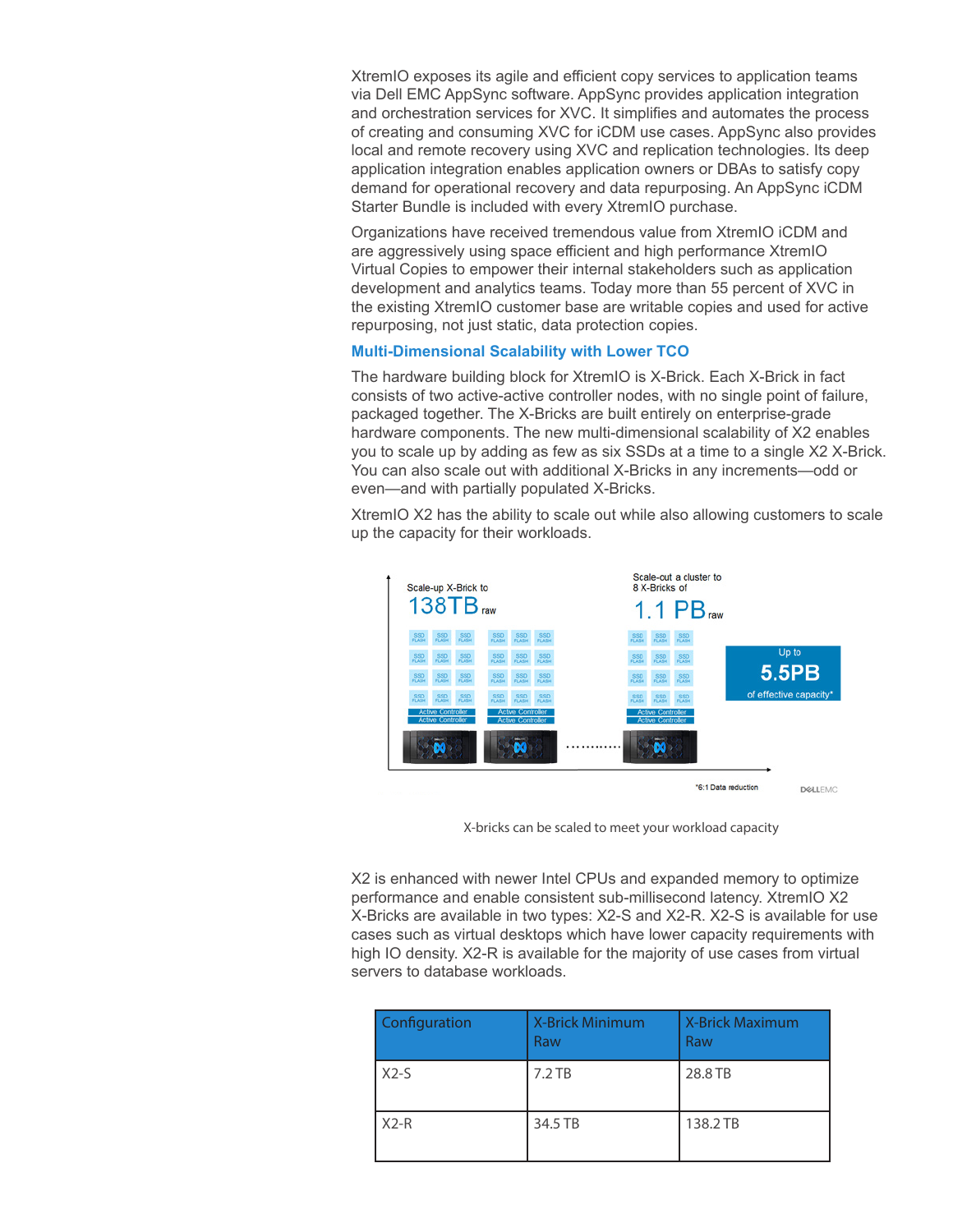#### **Software-Driven Performance and Efficiency Improvements**

Hardware improvements alone can only take a platform so far. With the release of X2, Dell EMC introduces XIOS 6.0 software, which enhances data reduction algorithms to improve data reduction by 25 percent on average.

XIOS 6.0 software incorporates specific optimizations to greatly improve performance across the board but especially boosts small block IO performance. X2 combined with XIOS 6.0 dramatically improves application performance for up to 80 percent better response time and 40 percent more concurrent users for VDI. There are also a number of enhancements to user experience that simplify administration.

XtremIO has always provided simple, easy-to-use management. XIOS 6.0 delivers an HTML5 user interface for consumer-grade simplicity with enterprise-class features. The improved user interface includes:

- Contextual, automated workflow suggestions for management activities
- Advance reporting and analytics that make it easy to troubleshoot
	- $\frac{100}{100}$
- Global search to quickly find that proverbial needle in the haystack

XIOS 6.0 provides a powerful HTML5 user interface

The simple, yet powerful user interface drives efficiency by enabling storage administrators to spend less time on storage provisioning and performance tuning and more time on strategic IT initiatives.

### **Dramatically Lower TCO Backed by a 4:1 Efficiency Guarantee**

At Dell EMC, we understand the pressure on today's IT buyers to stretch every budget dollar while delivering the application acceleration your business stakeholders expect. New workloads demand the high IOPs and low latency that all-flash storage solutions can provide. But if the capacity you need is too expensive, your users will miss out on the technology's transformational benefits.

Most flash vendors claim some form of efficiency methods to reduce costs, but how can you be sure they will work when your reputation and IT dollar is on the line? Dell EMC takes the stress out of all-flash storage purchases, helping you transform your business with guaranteed results from a proven leader you can trust. Dell EMC promises our all-flash arrays will provide a logical usable capacity at least four times the usable physical capacity of your purchased drives—or we'll give you more drives at no charge.